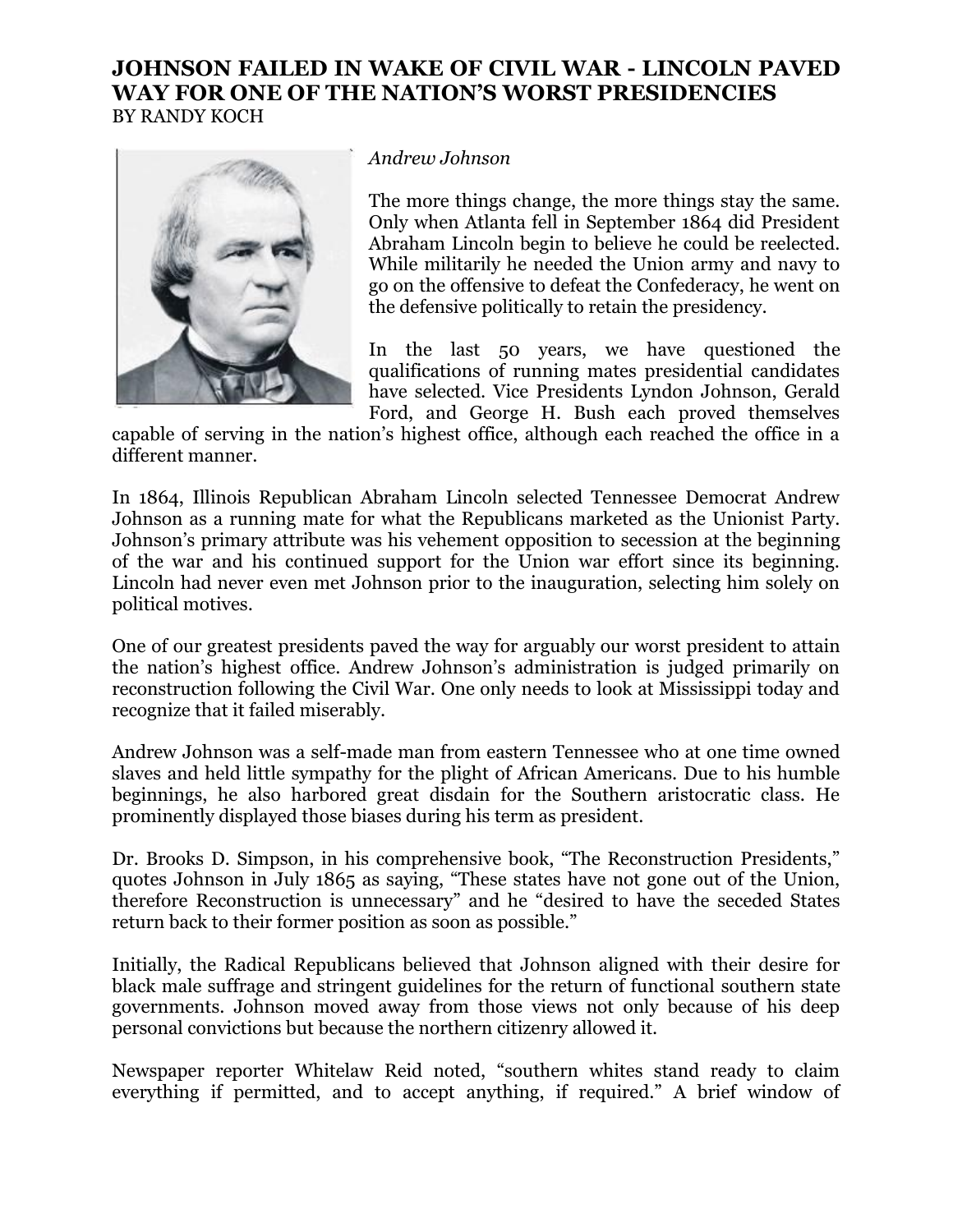opportunity existed following the Civil War for the North to lay the groundwork to rebuild the South economically and politically, much like the Allies did with Germany and Japan following World II. Instead, Civil War Reconstruction laid the foundation for unresolved issues for future generations, similar to those implemented at the close of World War I.

Early in the Johnson Administration, the 15th Amendment passed allowing male black suffrage. Not only in the South was this unpopular, but also in the North. In the fall of 1865, Connecticut, Wisconsin and Minnesota each failed to pass state legislation permitting black suffrage, which further enticed Johnson to reestablish a South that was not that different from antebellum days. Slavery was gone. Johnson envisioned the place for blacks as a class in southern society would remain the same.

Loosened restrictions allowing prominent former Confederates to receive pardons after taking the Oath of Allegiance essentially addressed the minor technicality blocking the path for many to return to political office. Johnson permitted returning states to develop their own militias to maintain order. Many of those state militias superficially carried out federal law with very loose interpretation while using their new power to keep former slaves in line as they saw fit. Johnson escaped impeachment by only one vote and left a politically splintered nation.

If Johnson would have been removed from office, Sen. Benjamin Wade of Ohio, as President pro tempore of the Senate, would have become president. The man who cast the deciding vote, which kept Johnson in office, was Sen. Edmund G. Ross of Kansas. Ross was born in Ashland, Ohio. He went to school and started a newspaper career in Sandusky before moving to Wisconsin and then Kansas.

In 1868 the nation elected its most popular man, Ulysses S. Grant. Whereas Johnson used the plight of southern blacks as pawns to build his power base, Grant strove to build a power base in order to protect them. As Grant entered the White House, he admitted, "To go into the presidency opens altogether a new field to me, in which there is to be new strife to which I am not trained."

During his term, Grant faced issues and events that would prohibit historians from judging his administration in a positive light. Scandal came to light at the beginning of his second term, though much of it had its seeds planted during the Johnson administration. He lacked cohesive party support, as the Radical Republicans, though weakened, continued promoting their own agenda and driving a wedge between the moderates, who seemed to better represent the northern populace. Add to that a severe economic crisis known as the Panic of 1873, due in large part to the "Railroad Bubble" bursting. Northern and Southern whites alike both complained of the tax burden required for the transition of taking former slaves to freedom. The challenges and coercion facing 4 million formerly enslaved people slipped far down the list of the average northern citizen's concerns.

Because each southern state presented different issues, Grant was often viewed as vacillating as he addressed each situation individually. He was not averse to utilizing federal troops to protect rights guaranteed by the 13th, 14th, and 15th Amendments. He also soon realized that Americans seemed leery of a despotic federal government displacing state government to enforce the law. One former antislavery politician even